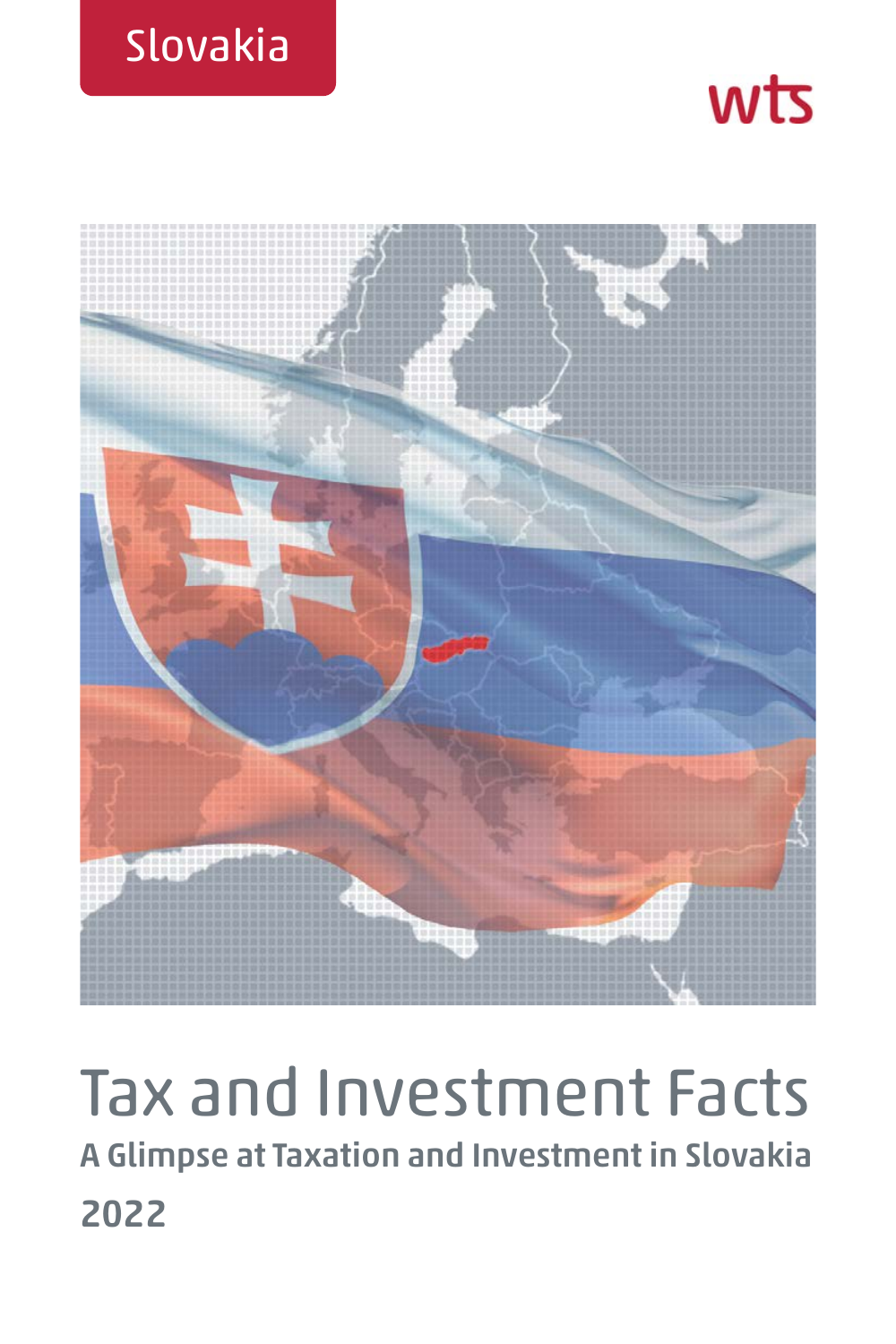# **MANDAT CONSULTING, k.s. Slovakia**

MANDAT CONSULTING, k.s. is an advisory company established in 2004, which provides companies active in Slovakia with services in the field of tax consultancy, payroll processing, accounting and other specific advisory services. Long-standing partnerships with foreign advisory companies coupled with the competence of Slovakian tax advisers and auditors enable us to provide our services to clients based abroad.

Our tax advisory includes preparing and compiling tax returns, ordinary and extraordinary year-end closes for tax optimisation and general tax advisory purposes, and notifying clients about all tax matters. Tax advisory also includes the planning of proper legal forms of business with respect to the needs and requirements of our clients.

Our staff are well experienced in tax due diligences and advisory services in a range of international taxes and transfer pricing as well.

We run our own payroll department for payroll services. Our payroll department personnel offer you:

- » registration and off-registration of your employees at respective state institutions
- » processing of payrolls on a monthly basis
- » settling of any payroll formalities
- » representation at state offices in event of payroll audits
- » preparation and implementation of payments linked to payrolls (payroll tax, contributions to social or health security system, net salaries)
- » preparation of year-end payroll tax returns
- » general payroll advisory
- » specific audit of payroll agenda
- » payroll hotline

We offer advisory services to our clients in the field of custom duties, foreign exchange controls, EU market regulations, EU subsidies and funding, etc. as well.

#### **Contact in Slovakia**

Marian Vojtek Tax Advisor marian.vojtek@mandat.sk +421 2 571 042 22

MANDAT CONSULTING, k.s. is a member of WTS Global for Slovakia.



# **Table of Contents**

| 1. Ways of Doing Business / Legal Forms of Companies       | 4  |
|------------------------------------------------------------|----|
| 2. Corporate Taxation                                      | 11 |
| <b>3. Double Taxation Agreements</b>                       | 17 |
| 4. Transfer Pricing                                        | 18 |
| 5. Anti-Avoidance Measures                                 | 19 |
| 6. Taxation of Individuals / Social Security Contributions | 20 |
| <b>7. Indirect Taxes</b>                                   | 23 |
| 8. Inheritance and Gift Tax                                | 25 |
| 9. Wealth Tax                                              | 25 |
| 10. Other Taxes / Reporting Obligation                     | 25 |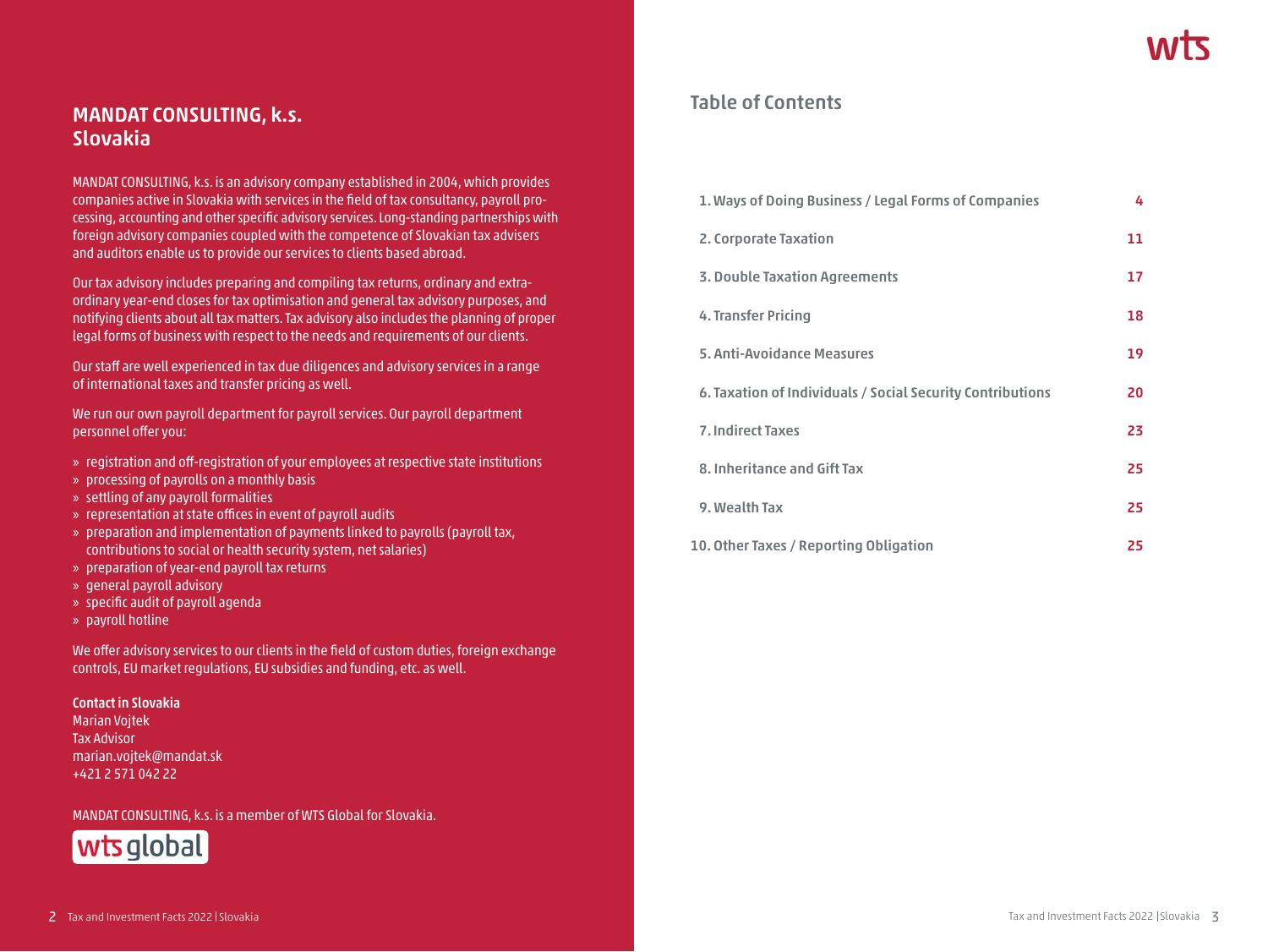# **1. Ways of Doing Business / Legal Forms of Companies**

Generally, foreigners may conduct business in Slovakia under the same conditions and to the same extent as Slovaks. Business activities conducted by foreign companies in Slovakia are usually carried out through a Slovak subsidiary, or through an enterprise or branch office of a foreign person located in Slovakia.

The Slovak Commercial Code and other specific laws provide a variety of options for structuring business entities in the Slovak Republic.

#### **Principal forms of business**

A business company in Slovakia is a legal entity formed for the purpose of carrying out business activity.

The Slovak Commercial Code recognises the following basic forms of legal entities, all of which must be registered in the Commercial Register:

- **→** limited liability company (s.r.o.)
- **→** joint-stock company (a.s.)
- **→** simple joint-stock company (j.s.a.)
- **→** unlimited partnership (v.o.s.)
- **→** limited partnership (k.s.)
- **→** co-operatives (družstvo)
- **→** enterprise or branch office of a foreign company (o.z.)

#### **Limited liability company (s.r.o.)**

This is a very popular legal form for small and medium-sized businesses in Slovakia. The company may be formed by one person or more (individuals, entities) but the maximum number of shareholders is 50.

The company exists independently of its members. The company is liable with its total assets for any breaches of its obligations. The liability of a shareholder for the obligations of the company is limited to the amount of the unpaid shareholder's contribution registered in the Commercial Register.

The name must include "spoločnosť s ručením obmedzeným" or "spol. s r.o." or  $^{\prime\prime}$ s.r.o.".

A list of members, the amount of each member's investment contribution and the names of the supervisory board members must be registered in the Commercial Register.

The registered capital must be no less than EUR 5,000. Each member must contribute at least EUR 750. The registered capital is not divided into shares, but the amount to be invested by each member is set out in the articles of association.

If the company is formed by one person, it may be entered in the Commercial Register only when its registered capital has been fully paid up. One or more executive officers represent the company's statutory body. If there is more than one executive officer, each of them may act independently, unless the deed of association or the statutes provide otherwise.

A statutory representative of the company may only be an individual person who has reached the age of 18, is legally competent, and of unimpeachable character, and if there is no impediment to their carrying out a trade.

The company must create a reserve fund at the time and at the amount specified in the memorandum of association. Unless the reserve fund is established upon the company's establishment, the company must create such a fund from the first reported net profits by transferring a minimum of 5% of the net profits to the reserve, subject to a maximum of 10% of the registered capital. The reserve fund must be replenished annually by transferring at least 5% of the net profits for the respective financial year, until it reaches the amount set out in the memorandum of association of the company, which has to be at least 10% of the company's registered capital.

The supreme body is the general meeting which shall be convened by the company's executive officers at least once a year. The general meeting which approves ordinary financial statements must be convened no later than 6 months after the last day of the accounting period.

Income is subject to corporate income tax. It is not taxed directly with individuals.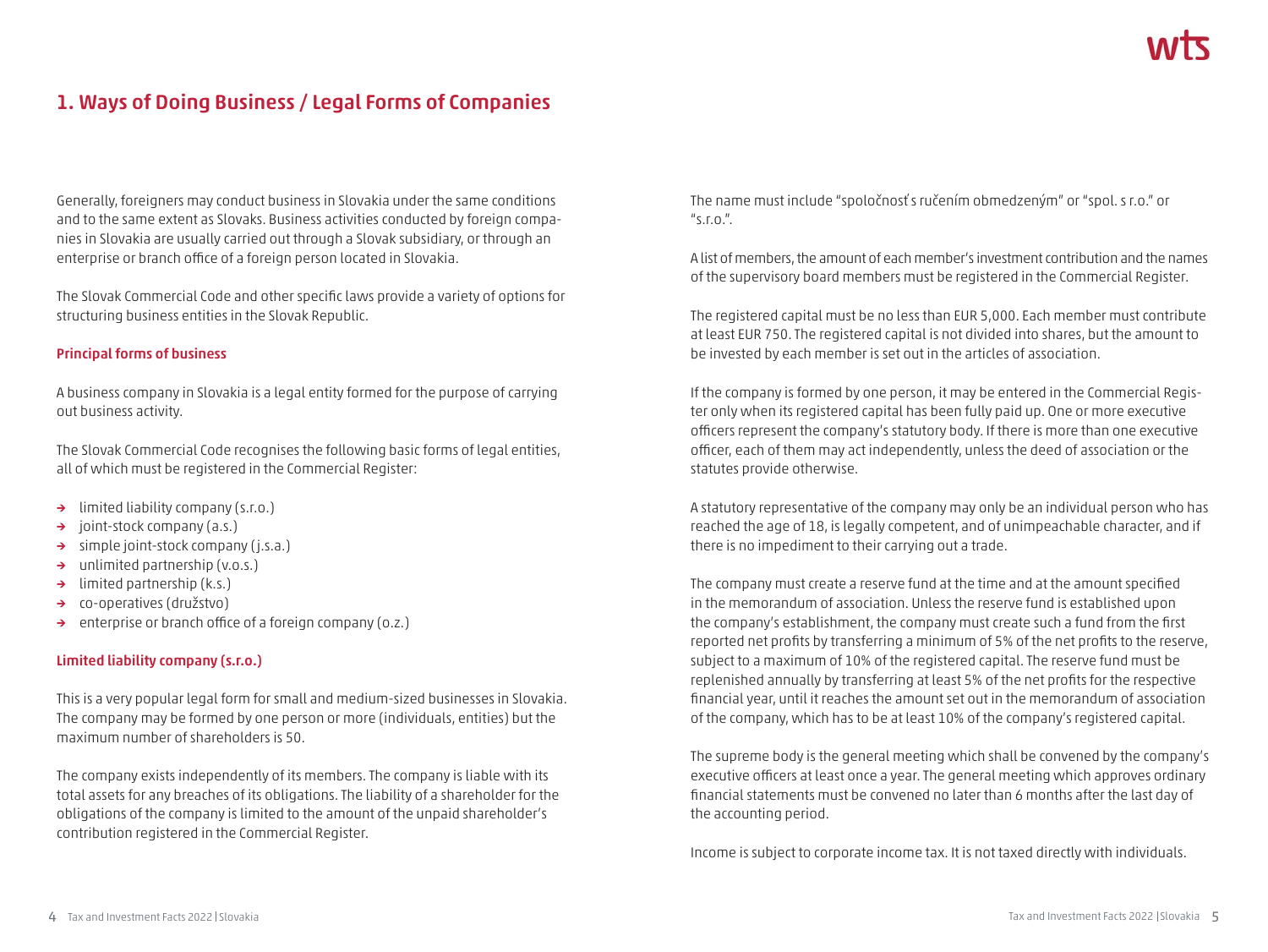#### **Joint-stock company (a.s.)**

A joint-stock company is a company whose registered capital is divided into a certain number of shares with a specific nominal value. A company is liable with its entire property for any breaches of its obligations. A shareholder is not liable for the company's obligations.

The commercial name must include the designation "akciová spoločnosť" or "akc.spol." or "a.s.".

A joint-stock company may be founded by a single person if such person is a legal entity, otherwise by 2 or more people. The registered capital of the company must be at least EUR 25,000.

A share may be made out as a registered share or as a bearer share, or a share may be issued as a certified share (i.e. shares in a physical form) or uncertified share (i.e. book-entry shares). The statutes may restrict but not exclude the transferability of registered shares. The transferability of bearer shares is unrestricted.

Joint-stock companies must create a reserve fund at the time of incorporation with a minimum amount of 10% of the registered capital. This reserve fund has to be replenished each year with an amount specified in the articles of association, but a minimum of 10% of the net reported profits, until such time as it reaches the amount specified in the articles of association (which must be at least 20% of the company's registered capital). The reserve fund may only be used to cover the company's losses and is not readily distributable to shareholders.

The company must establish a Supervisory Board and Board of Directors. The Board of Directors represents the company's statutory body. The Board of Directors is a collective statutory body (a minimum of 3 members) deciding all company matters. Unless the statutes provide otherwise, any member of the Board of Directors may act in the name of the company.

Annual financial statements must be published and audited by a registered auditor.

## **Simple joint-stock company (j.s.a.)**

The amended Commercial Code introduced a new company form in Slovakia in 2017. This is aimed at satisfying the needs of start-ups by offering a simpler and more flexible form of joint-stock company, with features such as:

- **→** low capital requirement, starting from EUR 1
- **→** no supervisory board is required and the management board can be a one-person board, meaning that only one person is needed to form the mandatory bodies of the company
- **→** can be established by one or more persons
- **→** option to issue specific classes of shares
- **→** option to limit or exclude the transferability of shares

#### **Unlimited partnership (v.o.s.)**

An unlimited partnership is an entity formed by 2 or more people under a common commercial name and bears joint and several liability for the obligations with all its property. Only individuals may be partners.

The commercial name must include the designation "verejná obchodná spoločnosť" or "v $o \leq$ "

The statutory body is formed by all its partners, unless the partnership agreement regulates the statutory body differently.

Income is not subject to corporate income tax, it is taxed at the partners.

There is no legal requirement for an audit of the accounts.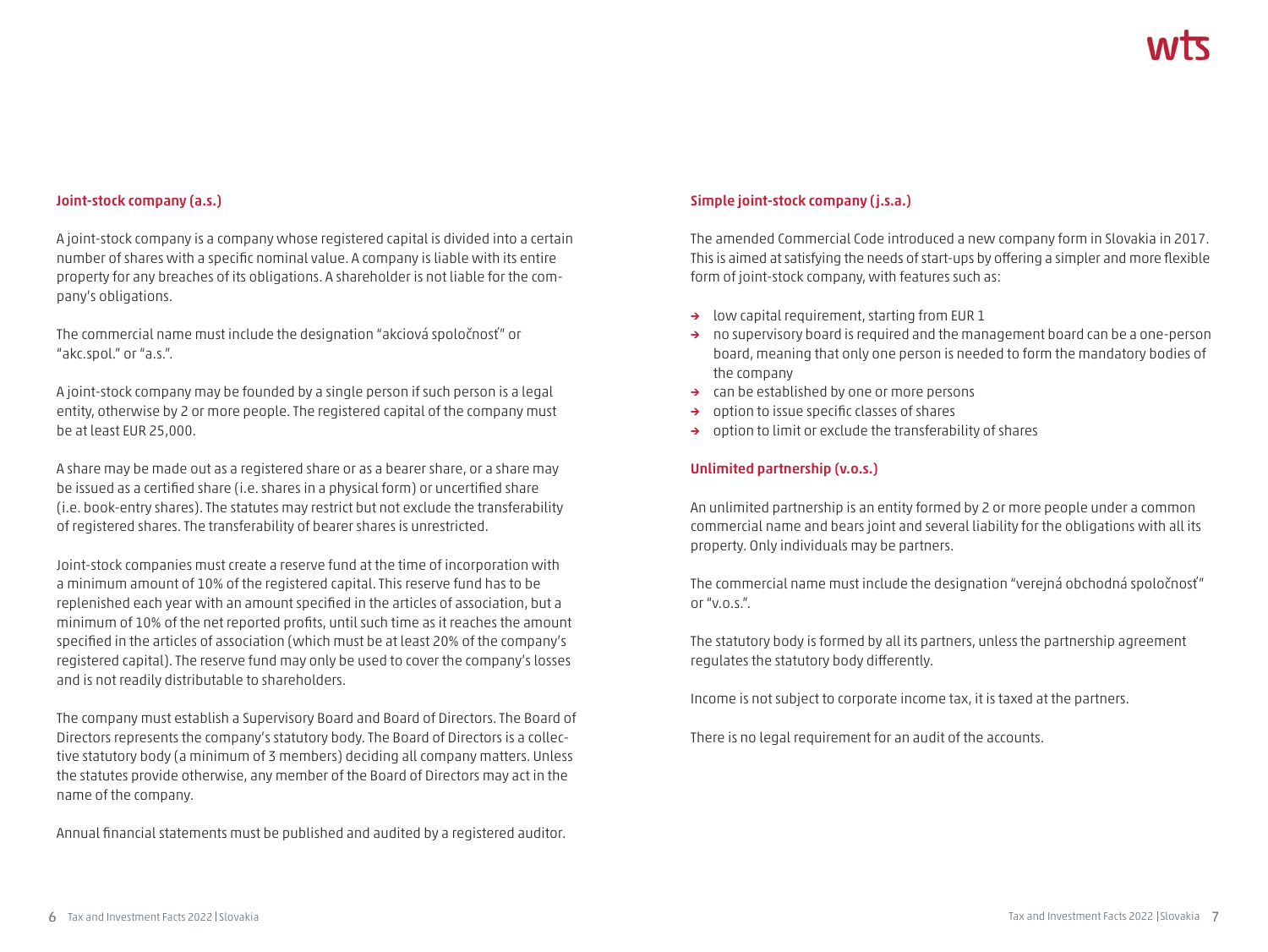#### **Limited partnership (k.s.)**

A company similar to a general commercial partnership in which one or more partners are liable for the partnership's obligations up to the amount of the unpaid parts of their contributions, i.e. limited partner ("komanditista") and one or more partners are liable for the partnership's debt with all their property, i.e. general partner ("komplementár").

The name must include the designation "komanditná spoločnosť" or "k.s.".

Income attributable to the limited partners is subject to corporate income tax, income attributable to the general partners is taxed at those partners.

A limited partner has to make a capital contribution to the partnership in the amount specified in the memorandum of association, but a minimum of EUR 250. The contribution must be paid by the date specified in the memorandum of association, or without undue delay after the incorporation of the company.

There is no stipulated minimum capital for general partners.

The statutory body of a limited partnership is its general partners, each of whom is entitled to act on behalf of the company individually, unless the memorandum of association specifies otherwise.

Only general partners are authorised to participate in the management of the company's business.

No audit is required.

#### **Co-operative (družstvo)**

A co-operative is formed by at least 5 members who are natural persons. However, it is perfectly acceptable for at least 2 legal entities to form a co-operative.

The purpose of a co-operative is to undertake business activities or to ensure the economic and social or other benefit of its members.

The co-operative is fully liable for its liabilities. Members do not, however, guarantee the obligations of the co-operative.

The co-operative must include the designation "družstvo" in its business name.

The co-operative must have registered capital of at least EUR 1,250. To join the cooperative, new members may be required to make a capital contribution in accordance with the requirements of the articles of association. The outstanding amount of a member's contribution must be paid within 3 years, unless the articles of association provide otherwise.

A co-operative is established at a Members' Meeting which determines the amount of the registered basic capital, approves the articles of association and appoints the members of the Board of Directors (the statutory body of the co-operative) and the Supervisory Board.

The supreme body of a co-operative is the Members' Meeting. When the co-operative has fewer than 50 members, the articles of association may allow the powers of the Board of Directors and the Supervisory Board to be vested in the Meeting of the Co-operative's Members.

A non-distributable fund of at least 10% of the co-operative's registered capital must be established at its incorporation. This fund may not be distributed to the members while the co-operative exists. The fund must be replenished annually with at least 10% of the net profits each year until the balance of the fund reaches 50% of the co-operative's registered basic capital. The fund is there to cover any losses which may arise in subsequent periods.

Income is subject to corporate income tax. Income and expenses are split between the partners.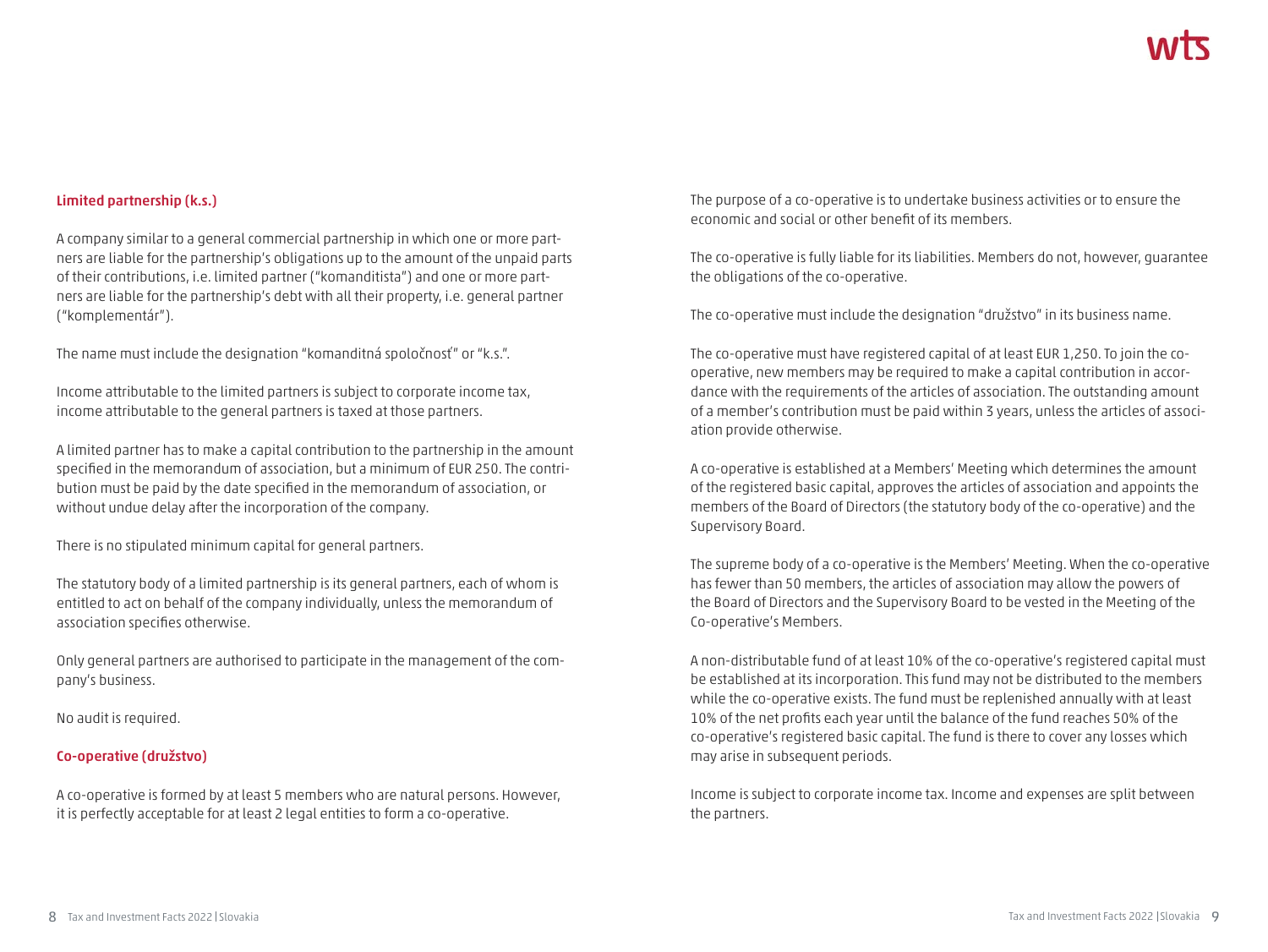# **2. Corporate Taxation**

#### **Enterprise or a branch office of a foreign entity**

While Slovak law does not limit the activities of enterprises or branch offices of foreign entities, it does require that enterprises or branch offices hold a trade licence or other authorisation and provide a full list of their application for entry into the Commercial Register. Only then may they engage in the activities registered in the Commercial Register.

The branch is subject to corporate income tax on its Slovakian income. Depending on the nature of the branch activities, taxable income may be calculated based on net profit or a deemed profit may be used based on prior arrangement with the tax authorities.

Foreign entities establishing an enterprise or a branch must appoint a director (manager) to head the enterprise or branch office and register him/her in the Commercial Register. The nominated branch office manager can be either a Slovak national or an expatriate, who, where appropriate, should have a valid temporary Slovak residence permit.

There are no minimum capital requirements, nor is an audit required.

#### **2.1. Applicable Taxes / Tax Rates**

The income tax rate applicable for companies is 15% or 21% based on the yearly income achieved.

#### **2.2. Resident Companies**

Corporate income tax is levied on the worldwide income of Slovak legal entities (those having their registered office or place of effective management in the Slovak Republic).

#### **2.2.1. Computation of Taxable Income**

Corporate tax and the tax base are calculated on the basis of statutory accounting profit/loss (operating result determined pursuant to the Act on Accounting or IFRS result), adjusted by certain non-deductible items.

Non-deductible items include, for example: entertainment costs, travel allowances above the statutory limits, all penalties and fines, taxes paid on behalf of other taxpayers, etc. There are special rules determining which provisions or adjustments to receivables can be treated as tax-deductible expenses (for example, provisions for unused holiday).

Income that is exempt from tax includes several types of income, for example, income derived from grants and subsidies provided on the basis of international treaties.

Income that is not subject to the Act on Income Tax includes, for example, income received from the assignment of income tax, income derived from gifts or inheritances.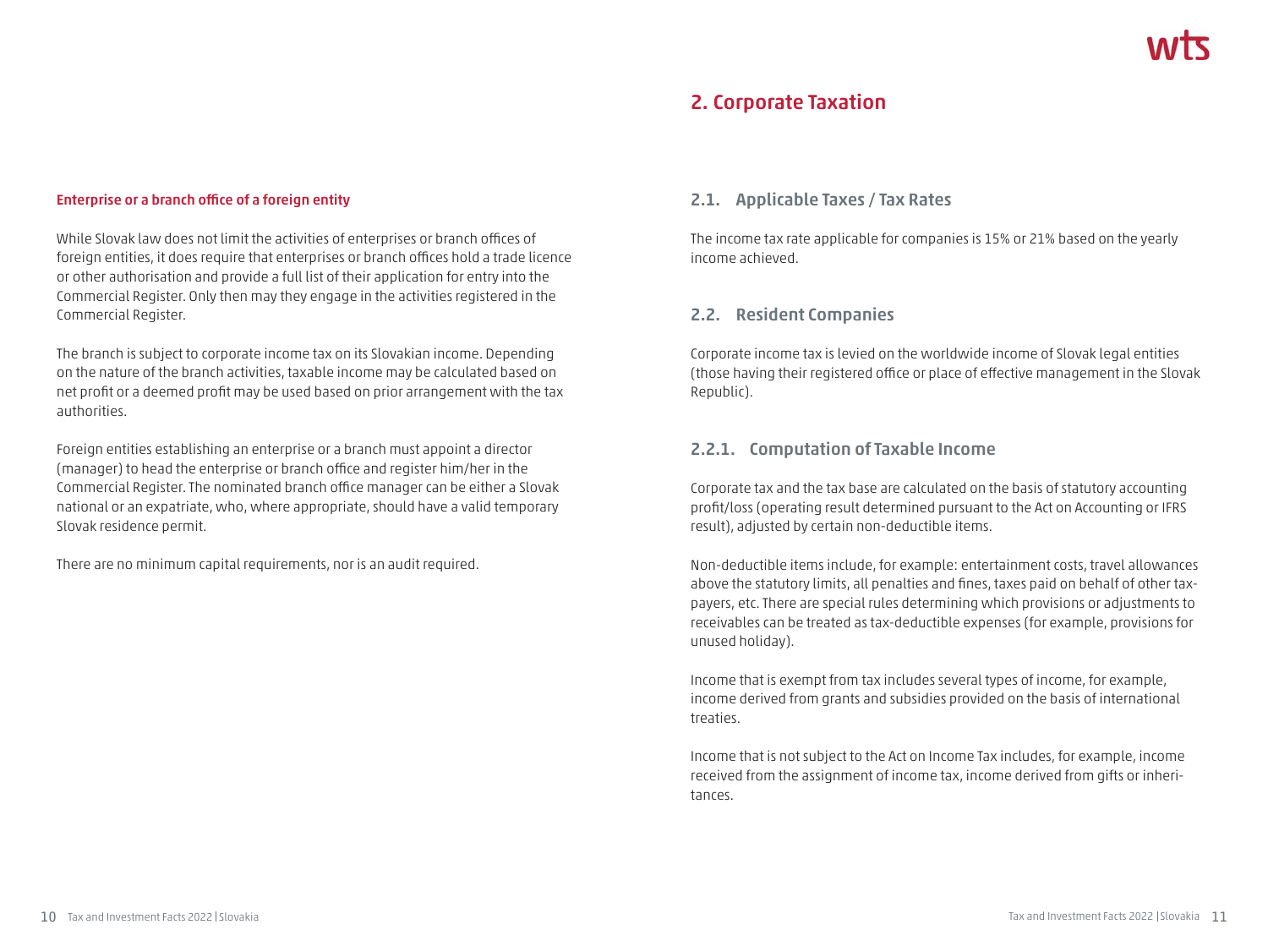# **2.2.2. Taxation of Dividends**

According to the Slovak Act on Income Tax, dividends paid to/received from companies that are resident for tax purposes in Slovakia or in another contractual state are not subject to income tax, with the exemption of companies from non-contractual states. In the case of companies from non-contractual states, a tax rate of 35% is applicable.

Since 2017, dividends paid to individuals are regarded as taxable income. The applicable tax rate is 7% or 35% depending on the state from which/into which the dividends are paid.

## **2.2.3. Capital Gains and Losses (Including Capital Gains and Losses from Sales of Shares)**

There is no special tax regime for the taxation of capital gains. In general, capital income is taxable and the acquisition value of most types of assets is treated as a tax-deductible cost. In the case of share sales under specific conditions, the incurred loss is not tax deductible.

# **2.2.4. Depreciation / Capital Allowances**

The costs of long-term tangible and intangible assets with useful lives over one year (fixed assets) are included in the tax base gradually through tax depreciation.

Since 1 January 2020 there have been 7 depreciation groups. For all depreciation groups a straight-line method is applicable. An accelerated method of depreciation is permitted only for assets belonging to the  $2^{nd}$  and  $3^{rd}$  depreciation group.

There is also the possibility of component depreciation, e.g. equipment which is part of buildings (e.g. computer networks, elevators and lifts, air conditioning); components can be depreciated over a shorter period (6 years, 12 years) than the given building (20, 40 years).

#### Land cannot be depreciated.

## **2.2.5. Loss Carry Over (Including Potential Loss of Tax Loss Carry Forward in Case of Restructuring)**

Tax losses arisen from 1 January 2020 may be carried forward unevenly for a maximum of 5 years following the year in which the loss was incurred (that means starting in 2021) and simultaneously the tax loss can be utilised up to a maximum of 50% of the corporate income tax base in one year.

If the company is dissolved without liquidation, the tax loss can be deducted by the legal successor/s.

The legal successor may deduct the tax loss if the dissolved legal entity and its legal successor are corporate income tax payers and, concurrently, the legal entity is not dissolved solely with the aim of reducing or evading its tax liability.

The right to deduct tax losses expires from the date the taxpayer is registered for liquidation or bankruptcy.

## **2.2.6. Group Taxation**

Group taxation is not possible in Slovakia.

# **2.2.7. Relief from Double Taxation (Tax Credit / Tax Exemption)**

To avoid double taxation, one of the 2 methods (tax credit or tax exemption) according to the given international tax treaty can be used.

For some types of income (e.g. income from employment) the national law (Slovak Act on Income Tax) enables use of the tax exemption method (independently of the method mentioned in the international tax treaty for the given type of income) if this procedure is more convenient for the taxpayer.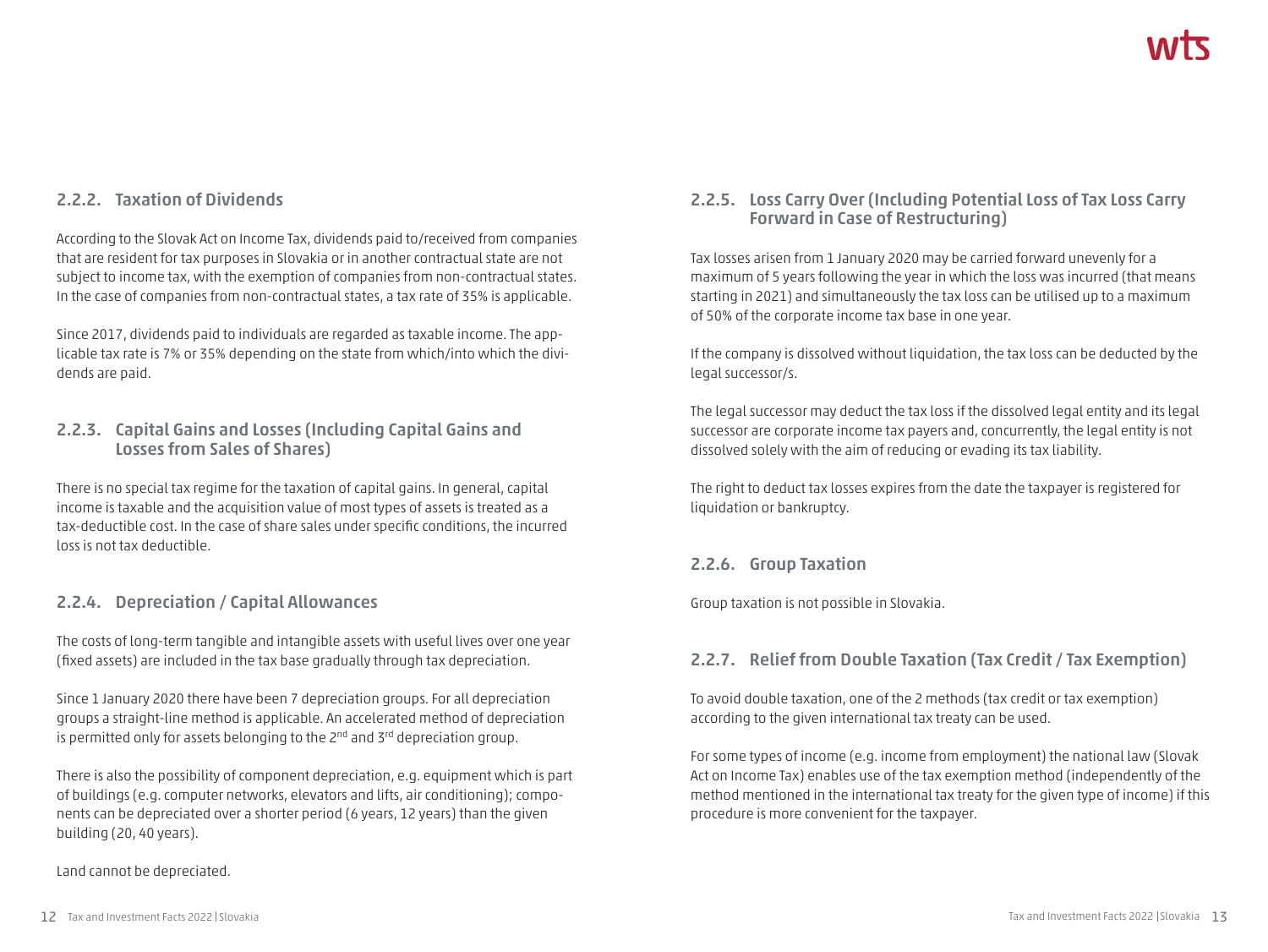## **2.2.8. Incentives**

- **→ Tax relief for investment aid beneficiaries**
	- **»** Tax relief up to the amount of the tax representing a prorated part of the tax base. The prorated part of the tax base is calculated by multiplying the tax base by a coefficient (2 coefficients are possible).
	- **»** Many other conditions have to be met.
	- **»** Can be applied for 10 consecutive tax periods.
- **→ R&D cost deduction**
- **→ Tax relief for incentive beneficiaries**
	- **»** Tax relief up to the amount of costs reported in the financial statements, paid from its own funds and up to the amount of the tax representing a prorated part of the tax base. The prorated part of the tax base is calculated by multiplying the tax base with a coefficient.
	- **»** Many other conditions have to be met.
	- **»** Can be applied for 3 consecutive tax periods.

## **2.3. Non-Resident Companies**

Non-resident taxpayers with a limited tax liability in the Slovak Republic are taxed on incomes earned within the Slovak Republic only.

# **2.3.1. Concept of Permanent Establishment / Doing Business**

A permanent establishment of a foreign company located in Slovakia is treated as an independent Slovak-resident entity. A permanent establishment can either be a branch registered in the Commercial Register or an unregistered unit.

## **2.3.2. Withholding Taxes**

For withholding tax on payments to domestic and foreign corporate entities, a tax rate of 19% or 35% (for non-contractual countries) applies.

The zero rate applies if conditions for applying the EU Interest and Royalties Directive or EU Parent–Subsidiary Directive are met.

Reduced rates or zero rates on income from source in Slovakia can be applied under the terms of a double tax treaty.

# **2.3.3. Capital Gains**

There is no special tax regime for taxation of capital gains. In general, capital income is taxable and the acquisition value of most types of assets is treated as a tax-deductible cost. In the case of share sales under specific conditions, the incurred loss is not tax deductible.

A tax-resident company or company with its permanent establishment in Slovakia may benefit from the share deal exemption if the specific pre-conditions defined by law are fulfilled.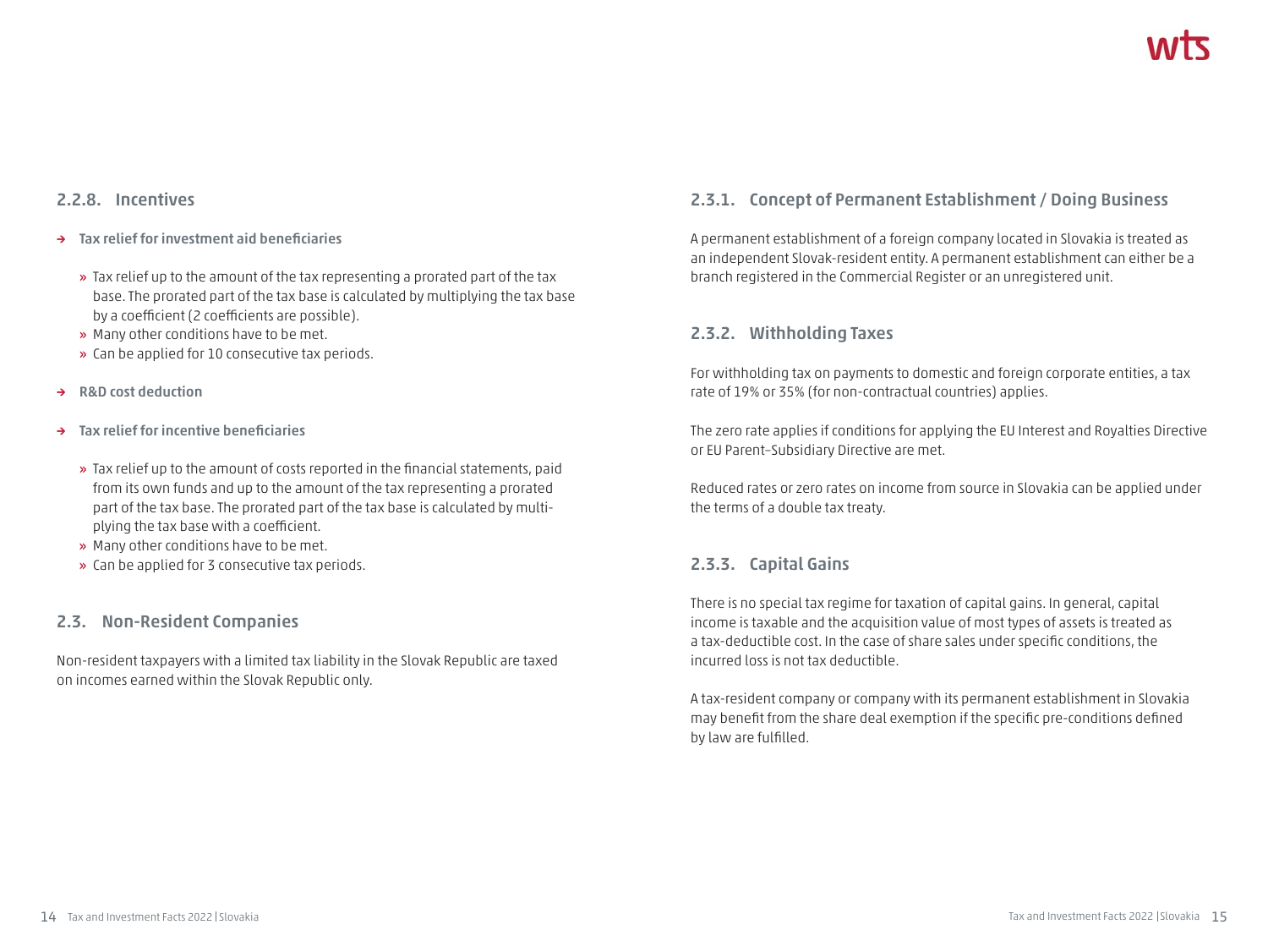# **3. Double Taxation Agreements**

## **2.4. Tax Compliance**

The taxation period for corporate income tax is generally a calendar year or a business year (any period of 12 consecutive calendar months not identical with a calendar year).

The deadline for filing the income tax return is the last day of the 3<sup>rd</sup> month following the end of the tax period. This deadline can be also extended by another 3/6 months.

The deadline for paying the tax liability is the same.

If the calculated income tax is higher than EUR 5,000 or EUR 16,600 the company is obliged to pay tax advances for the next tax period (on a monthly or quarterly basis). There are 70 valid double taxation treaties which the Slovak Republic has signed.

Any international treaties, which were approved, ratified, and promulgated in the manner prescribed by Slovak law, or agreements concluded or approved by the Government of the Slovak Republic and which govern taxation and associated legal relations in respect of non-autonomous territories which act independently in international relations shall prevail over the Act on Income Tax.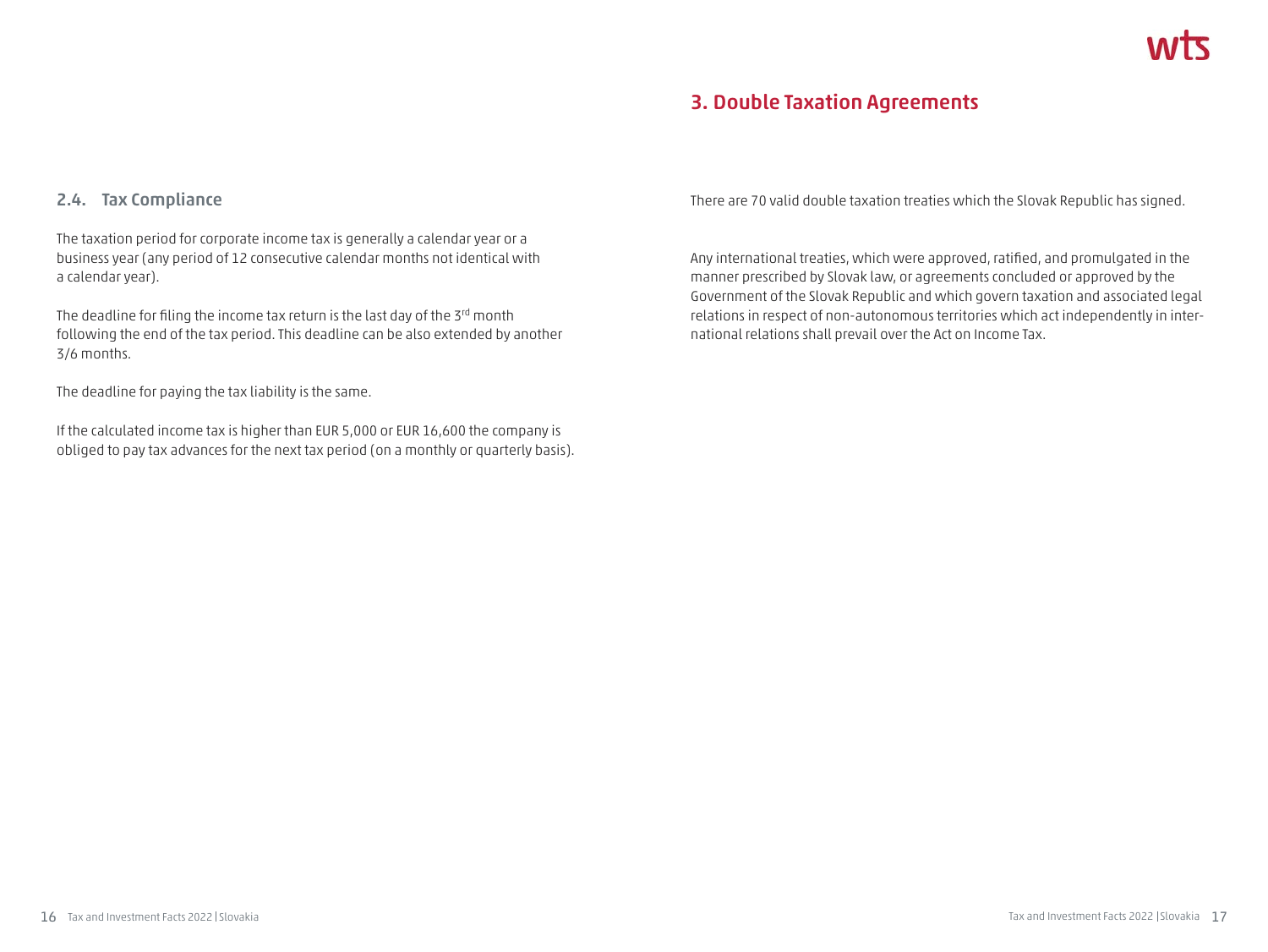# **4. Transfer Pricing**

The Slovak rules for transfer pricing (governed by the Income Tax Act) are in line with the most up-to-date OECD Transfer Pricing Guidelines. This means the arm's length principle applies. As from January 2015, transfer pricing documentation in line with the OECD Code of Conduct is also obligatory for transactions among domestic related entities (not only with foreign entities).

If requested by the tax authority during a tax audit, documentation must be submitted within 15 days. 3 types of transfer pricing documentation are defined, depending on the size of the company and some other criteria (simplified, basic, full-scope documentation).

# **5. Anti-Avoidance Measures**

## **5.1. General Anti-Avoidance Rule**

There is a general anti-avoidance rule in the Income Tax Act.

## **5.2. Thin Capitalisation Rules**

Thin capitalisation rules have been in force since 1 January 2015. New rules disallow interest and other financing charges on any debt funding between related parties in excess of 25% of adjusted earnings before interest, taxes, depreciation and amortisation (EBITDA).

## **5.3. Controlled Foreign Company Provisions**

The Slovak Republic has had CFC Rules in the Income Tax Act since 1 January 2019. CFC Rules for individuals were also recently adopted.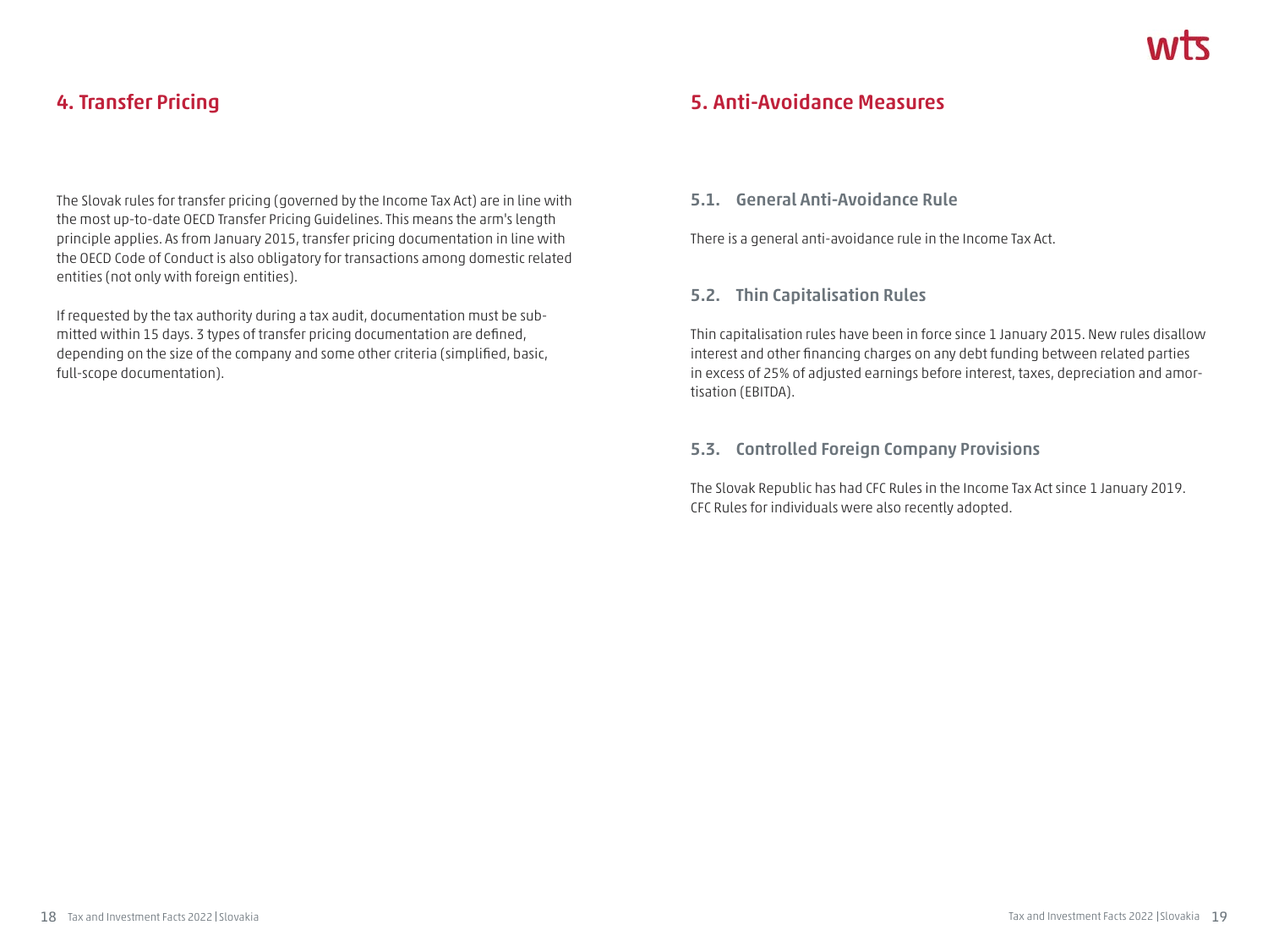# **6. Taxation of Individuals / Social Security Contributions**

All individuals with permanent residency in the Slovak Republic (or a Slovak permanent residency permit) are deemed to be Slovak residents for tax purposes. Tax residents are taxable in the Slovak Republic on their worldwide income.

Slovak tax non-residents are taxed solely on their Slovak income.

Each person (individual) is treated as a separate taxpayer (no family unit).

## **6.1. Residency Rules**

An individual is considered a tax resident if his permanent residency or habitual abode is in the Slovak Republic. An individual has his habitual abode in Slovakia if he spends 183 days or more, either continuously or periodically, in the Slovak Republic in a calendar year; except for students, persons under medical therapy, frontier workers.

## **6.2. Income Liable to Tax**

There are 4 groups (types) of taxable income:

- **→** income from dependent activity (employment income)
- **→** income from business, from other gainful activity, rental income, from the use of work and artistic performance
- **→** income derived from capital
- **→** miscellaneous income

## **6.3. Allowable Deductions**

#### **For year 2021:**

- **→** basic personal allowance: EUR 4,511.43 / year. The claimed amount of this non-taxable sum depends on the level of taxable income from employment and/or business
- **→** dependent-spouse allowance (subject to conditions)
- **→** voluntary contributions of a taxpayer to supplementary pension savings schemes (subject to conditions)
- **→** spa-care allowance
- **→** tax bonus for child

#### **6.4. Tax Rates**

Progressive taxation of individuals at 2 tax rates:

- **→** 19% for a tax base up to EUR 37,981.94
- **→** 25% for a tax base in excess of EUR 37,981.94

Also, a withholding tax of 19% is charged on various types of income; e.g. on interest on bank deposits.

## **6.5. Tax Compliance**

The taxation period for individuals is the calendar year.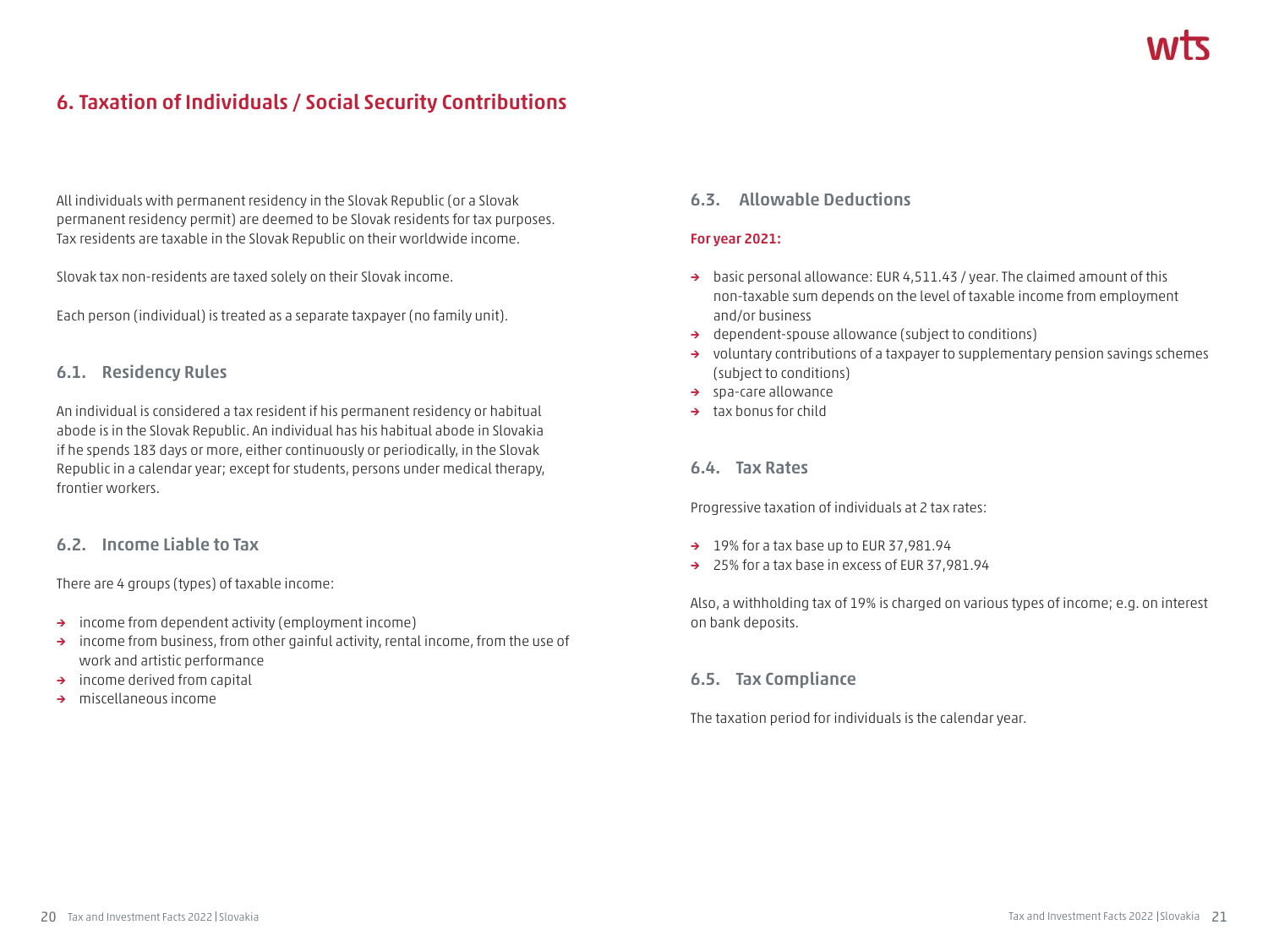# **7. Indirect Taxes**

#### **6.6. Social Security Contributions**

Contributions to social insurance and contributions to health insurance are paid separately.

In the case of employment income, the contributions are as follows:

- **→** social security contribution: 34.6% of gross salary (employee 9.4%, employer 25.2%)
- **→** health insurance contribution: 14% of gross salary (employee 4%, employer 10%)

Self-employed taxpayers must pay contributions from a specific assessment base. The rates are as follows:

- **→** social security contribution: 33.15%
- **→** health insurance contribution: 14%
- **→** Value added tax (VAT)
- **→** Excise duties on mineral oil, tobacco products, spirits, electricity, coal, natural gas, beer
- **→** Motor vehicle tax
- **→** Municipal taxes (including real estate tax)

#### **7.1. Value Added Tax / Goods and Services Tax**

Value added tax, regulated by the European Union, is charged on the supply of goods and services where the place of supply is in the Slovak Republic, on the acquisition of goods from another Member State (intra-Community acquisition of goods), on the receipt of selected reverse charge services from other EU Member States or third countries, and on goods imported from non-EU countries.

The standard VAT rate is 20%. There is also a reduced rate of 10% which applies for example to certain pharmaceuticals, accommodation, books and periodicals and food.

The standard tax period is a calendar month. VAT returns can also be filed on a quarterly basis (subject to conditions).

VAT returns should be submitted within 25 days of the end of the tax period; the same term applies for the payment of tax due. The taxpayer is also obliged to file a Control Statement, which contains details of invoices issued and received, also in the relevant VAT return.

VAT grouping is possible in Slovakia.

Foreign taxpayers may claim for a refund of Slovakian VAT (invoiced by Slovak suppliers to them) if certain conditions are fulfilled.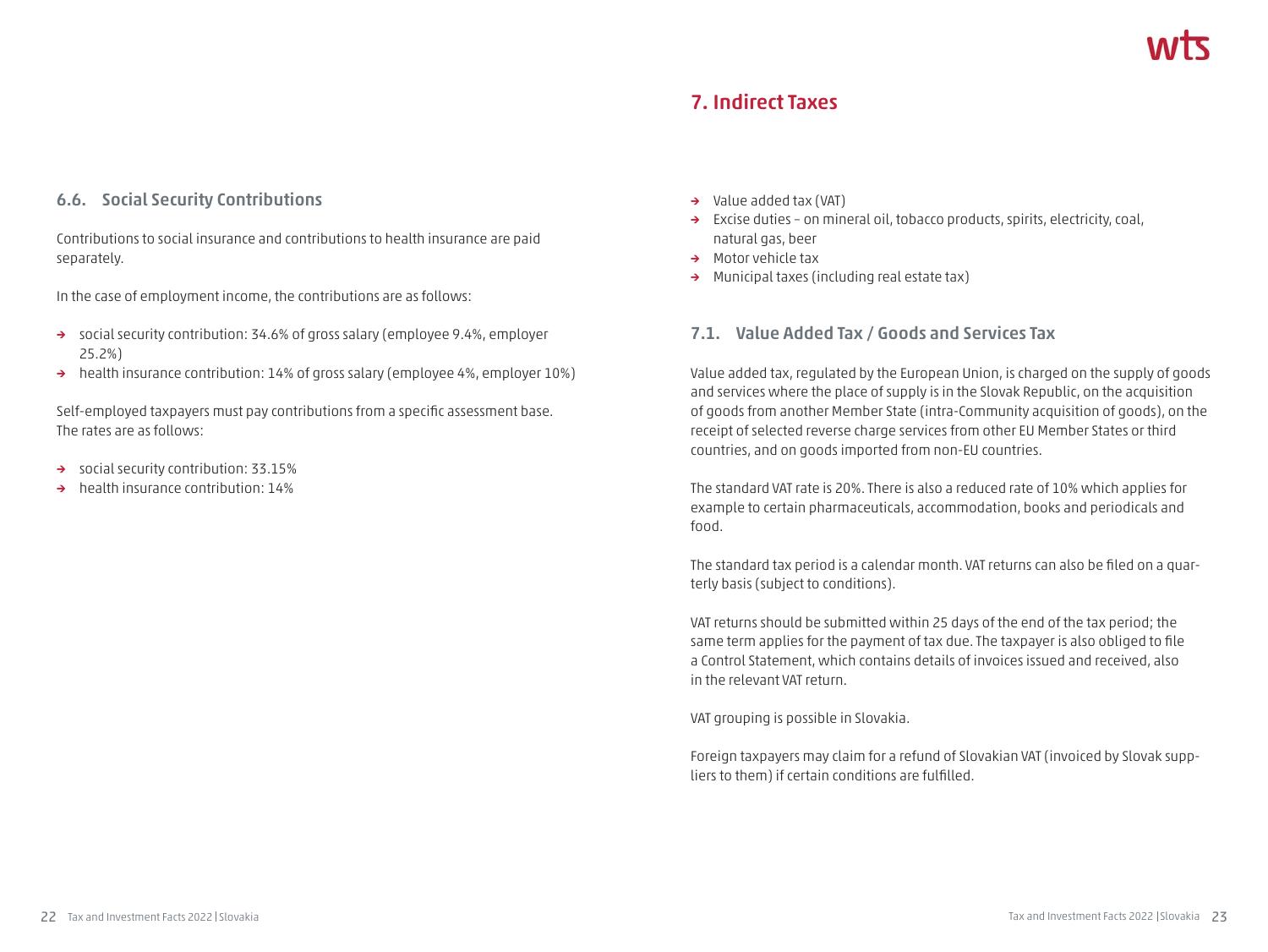# **8. Inheritance and Gift Tax**

#### **7.2. Transfer Taxes**

There are no transfer taxes in Slovakia.

#### **7.3. Others**

Goods imported into the Slovak Republic from third countries are subject to a customs procedure. EORI registration is obligatory for the customs procedure.

Motor vehicle tax is charged on all vehicles that are registered in the Slovak Republic and are used for business purposes.

Real estate tax is a local tax charged on land, buildings and flats (apartments).

There is no inheritance and gift tax in Slovakia.

# **9. Wealth Tax**

There is no wealth tax in Slovakia.

# **10. Other Taxes / Reporting Obligation**

Every taxpayer who must submit the DAC4 or DAC6 report will be obliged to fulfil these obligations by the prescribed deadline.

The DAC4 report shall be submitted within 12 months of the end of the respective financial year of the group.

The DAC6 report shall be submitted within 30 days of the first reportable event, where a reportable event shall occur when the tax arrangement is provided for implementation, when the user is ready for implementation, or when an involved taxpayer has taken the first step to implement the tax arrangement.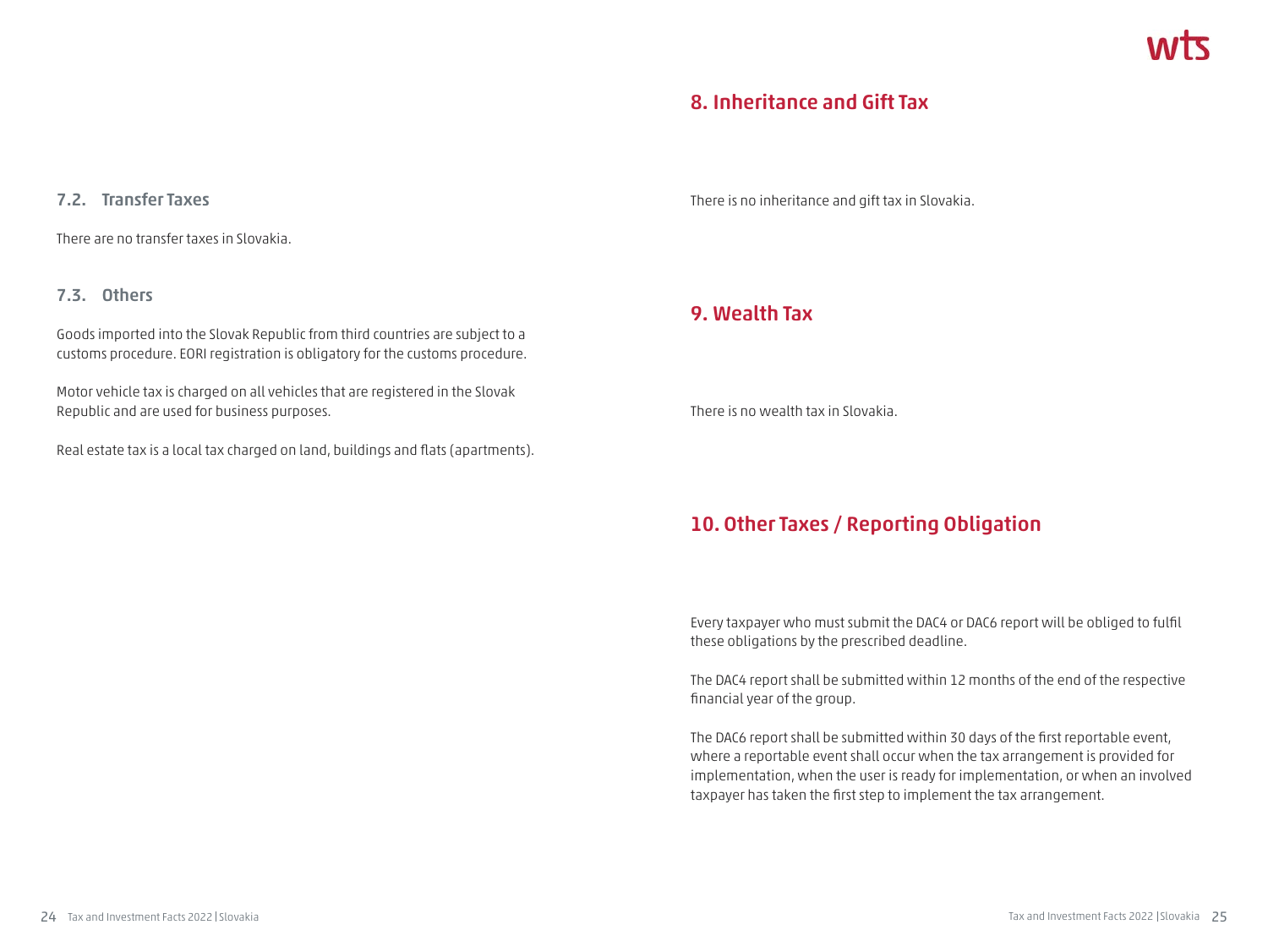#### **Disclaimer**

WTS Global P.O. Box 19201 3001 BE Rotterdam The Netherlands info@wts.de wts.com

Contact Central Eastern Europe Tamás Gyányi tamas.gyanyi@wtsklient.hu +36 1 887 3700

This issue of Tax and Investment Facts is published by WTS Global. The information is intended to provide general guidance with respect to the subject matter. This general guidance should not be relied on as a basis for undertaking any transaction or business decision, but rather the advice of a qualified tax consultant should be obtained based on a taxpayer's individual circumstances. Although our publication is carefully reviewed, we accept no responsibility in the event of any inaccuracy or omission. For further information consult your contact within WTS Global or one of the listed contacts.

# **WTS Global – Locally rooted – Globally connected**

#### **About**

With representation in over 100 countries, WTS Global has already grown to a leadership position as a global tax practice offering the full range of tax services and aspires to become the preeminent non-audit tax practice worldwide. WTS Global deliberately refrains from conducting annual audits in order to avoid any conflicts of interest and to be the long-term trusted adviser for its international clients. Clients of WTS Global include multinational companies, international mid-size companies as well as private clients and family offices.

The member firms of WTS Global are carefully selected through stringent quality reviews. They are strong local players in their home market who are united by the ambition of building a truly global practice that develops the tax leaders of the future and anticipates the new digital tax world.

WTS Global effectively combines senior tax expertise from different cultures and backgrounds and offers world-class skills in advisory, in-house, regulatory and digital, coupled with the ability to think like experienced business people in a constantly changing world.

For more information please see: wts.com